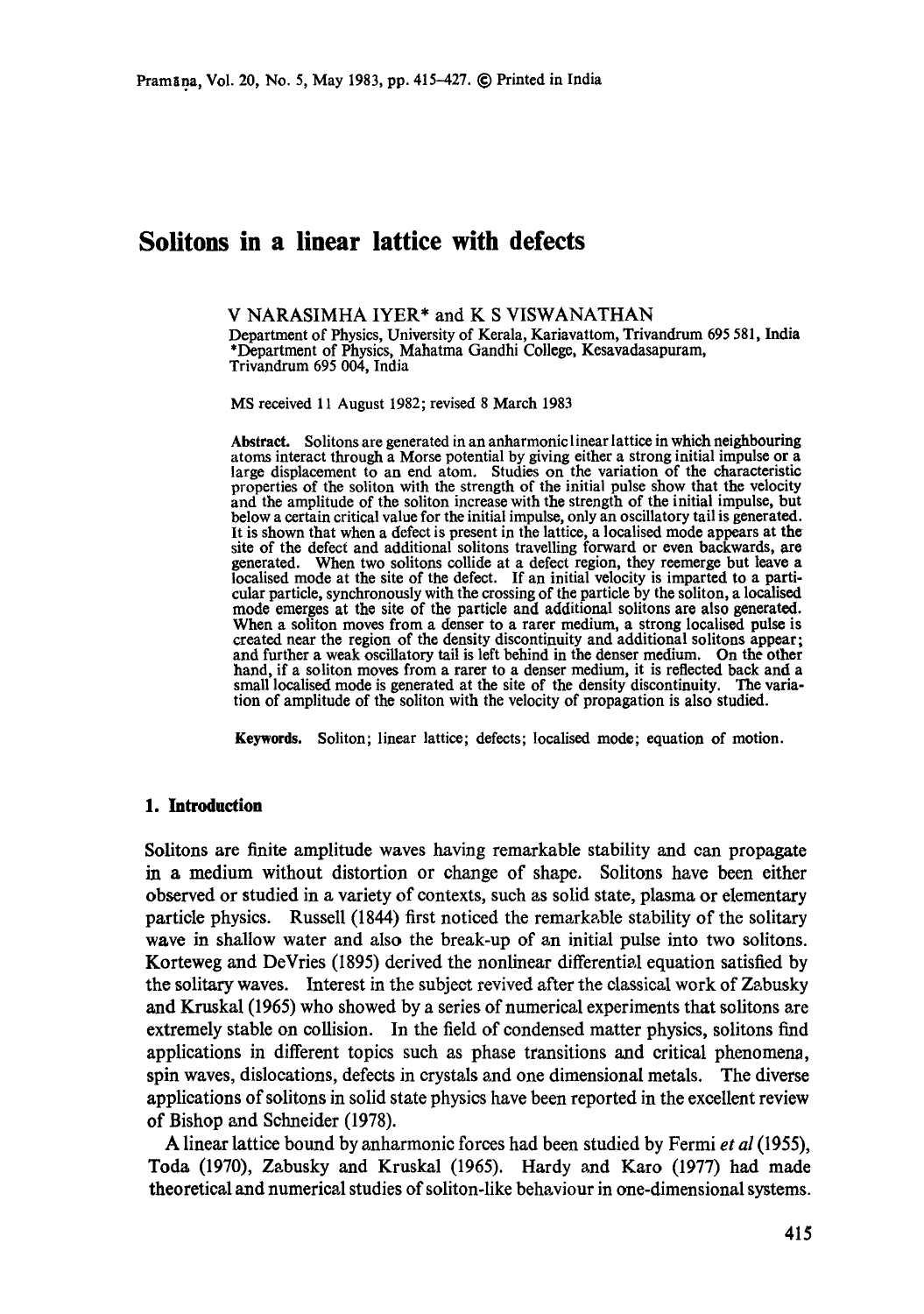Rolfe *et al* (1979) investigated the solitary wave motion on linear chains of equal masses which interact either in accordance with Morse or Lennard-Jones potentials with their nearest neighbours. They also studied the scattering of solitons by mass inhomogeneities and showed that when the mass ratio is 13/12 a solitary wave survives at least 500 collisions and its energy is modulated cyclically. In the present paper we generate solitons in an anharmonie lattice by givinga strong initial impulse as well as a large displacement to a boundary atom. That the disturbance propagating through the lattice represented in reality a soliton was verified from the characteristic properties of the soliton, such as its stability, retention of shape through propagation or reemergence after collision with little distortion. We have investigated in particular the effect of varying the initial impulse on the characteristic properties of the soliton and the scattering of a soliton by a defect. The problems investigated in the paper are different from those studied by Rolfe and Rice (1980). It is shown that when a defect is present in the lattice, a localised mode is generated at the site of the defect; additional solitons are also created at the site of the defect, some travelling even backwards. The velocities of propagation and amplitudes of the additional solitons have been found to be different from the original soliton. When two solitons collide at the site of a defect, they re-emerge without much distortion but leave the trail of a localised mode at the site of a defect. If the initial force imparted to the boundary atom is increased, both the amplitude as well as the velocity of the solitons increase. If an initial velocity is imparted synchronously with the crossing of a particular particle by the soliton, a localised mode is produced at the site of this particle, and besides additional solitons are generated. Several initial or boundary value problems relating to the propagation of solitons in a linear chain are also presented.

## **2. Equation of motion**

We consider a linear lattice of  $N$  atoms each separated from its neighbour by an equilibrium distance a. We restrict the interaction to the first neighbours only and assume that the interaction potential between the neighbouring atoms is described by the Morse potential of the form

$$
V_{n+1,n} = k \left\{ 1 - \exp\left[ -\beta \left( u_{n+1} - u_n \right) \right] \right\}^2 \tag{1}
$$

where  $u_n$  represents the instantaneous displacement of the nth atom from its equilibrium position;  $\beta$  and k are constants. The kinetic energy of the system is given by

$$
K = \frac{m}{2} \sum_{N=1}^{N} \dot{u}_n^2.
$$
 (2)

The relative displacement between two neighbours is denoted by

$$
r_n = (u_n - u_{n-1}) \tag{3}
$$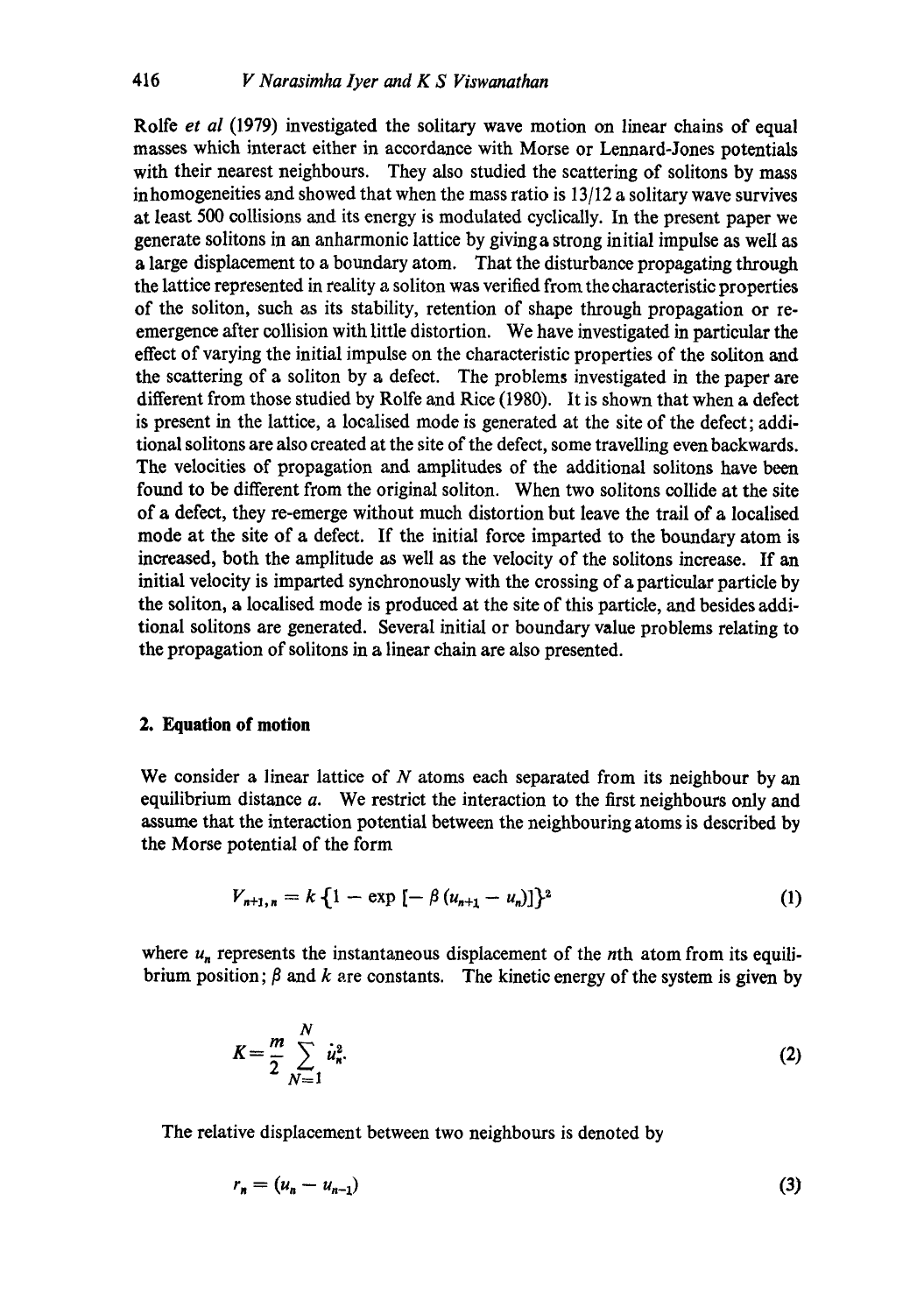Taking  $r_1 = u_1$  and using (3), the kinetic energy of the system can be expressed as

$$
K = \frac{m}{2} \sum_{n=1}^{N} \left( \sum_{j=1}^{n} \dot{r}_{j} \right)^{2}.
$$
 (4)

We assume that a force  $f_n(t)$  is applied to the *n*th particle. The potential energy of the system is given by

$$
U = \sum_{n=1}^{N} [\phi_n - r_n f_n(t)],
$$
 (5)

where  $\phi_n = V_{n,n-1} = k [1 - \exp(-\beta r_n)]^2.$  (6)

The momentum conjugate for  $r_n$  is denoted by  $s_n$  and is given by

$$
s_n = \frac{\partial K}{\partial r_n} = m \sum_{j=n}^{N} \left( \sum_{l=1}^{j} r_l \right). \tag{7}
$$

The Hamiltonian is a function of  $r_n$  and  $s_n$ , and may be written as

$$
H = \frac{1}{2m} \sum_{n=1}^{N} (s_n - s_{n+1})^2 + \sum_{n=1}^{N} (\phi_n - r_n f_n(t)).
$$
 (8)

The Hamiltonian equations of motion are given by

N  $\Phi = \sum \phi_n$  $n=$ 

$$
\dot{r}_n = \frac{\partial H}{\partial s_n} = \frac{1}{m} (2s_n - s_{n-1} - s_{n+1}),
$$
\n(9)

$$
\dot{s}_n = -\frac{\partial H}{\partial r_n} = -\left(\frac{\partial \Phi}{\partial r_n} - f_n(t)\right),\tag{10}
$$

where

Equations (9) and (10) constitute a set of 2N equations in the variables  $r_n$  and  $s_n$ which can be solved with the aid of a computer. For analysing our computational results and for physical visualisation, it is necessary to return to the actual displacement  $u_n$ . In terms of  $u_n$ , (9) and (10) may be written as

$$
\dot{s}_1 = -2k \beta [1 - \exp(-\beta u_1)] \exp(-\beta u_1) + f_1(t),
$$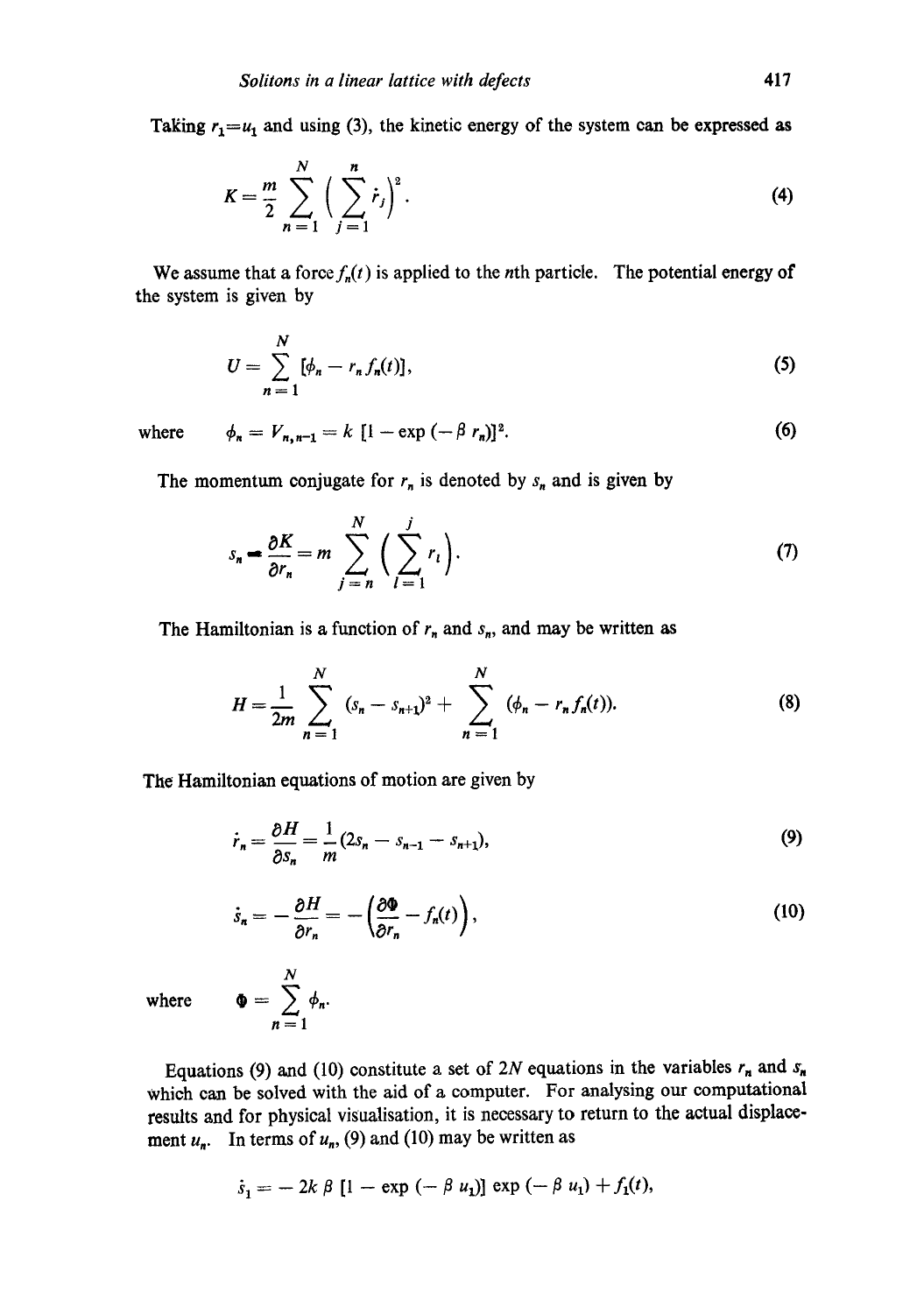$$
\dot{s}_n = -2k \beta [1 - \exp(-\beta (u_n - u_{n-1}))] \exp[-\beta (u_n - u_{n-1})] + f_n(t)
$$
  
(n = 2, 3, ..., N)  

$$
\dot{u}_n = \frac{1}{m}(s_n - s_{n+1}) \cdot [n = 1, 2, 3, ..., (N-1)],
$$
  

$$
\dot{u}_N = \frac{1}{m}s_N.
$$
 (11)

Equation (11) represent a set of 2N simultaneous equations in the variables  $u_n$  and  $s_n$ . They are a set of first order differential equations and can be solved using a computer, under different initial and boundary conditions. We considered a lattice consisting of 60 atoms. A computer program was written to solve the set of 2N equations. The numerical method of solving (11) is different from the algorithm mentioned by Rice *et al* (1979). We have solved the set of equations by fourth order Runge-Kutta formulae with the modification due to Gill. The computer was instructed to print the displacements  $u_n$ , the relative displacements  $r_n$  and the velocities  $\dot{u}_n$  of the set of N atoms at different periods of time at intervals of 2 units. The equations were rewritten in non-dimensional form using  $T= 10^{-12}$  sec; displacement unit=10<sup>-8</sup> cm, mass unit=10<sup>-24</sup> g and force unit=10<sup>12</sup> dynes.

Solitons were generated in the lattice by giving a large initial displacement to the boundary atom and subjecting the atom to a force of infinitesimal duration. Mathematically this can be achieved by treating the initial impulse as a delta function. The remaining atoms are kept unaffected. Several numerical experiments were conducted by modifying the initial and boundary conditions, as well as by introducing defects in the lattice, some of which are as follows:

(i) A large initial impulse was given to the first atom alone. The boundary conditions are

$$
f_n(t) = F_0 \Delta_{n,1} [\exp(-t^2/2\sigma)]
$$

where  $\Delta_{n,1}$  is the Kronecker delta function. By taking  $\sigma=0.001$ , the Gaussian distribution can be made to approximate a delta function.  $F_0$  was given values of the order 10<sup>4</sup> and 10<sup>3</sup> and  $\beta$  was given different values ranging from  $\frac{1}{2}(3.333)$  to (3.333) at  $t = 0$ ;  $u_i = \dot{u}_i = 0$  for all  $i = 1, N$ .

- (ii) A soliton was produced as above by introducing a large initial impulse to the first atom and a vacancy was created at the 13th place of the linear chain.
- (iii) The crossing of 2 solitons at the site of a defect was investigated.
- (iv) The parameters m, k and  $\beta$  were kept constant for  $n=21$  to 60, but were changed to 2m, 2k and 3 $\beta$  respectively for  $n=1$ , 20. The lattice corresponds to a medium with different densities and the propagation of solitons in this lattice corresponds to propagation in a medium with a discontinuous change of density at some point.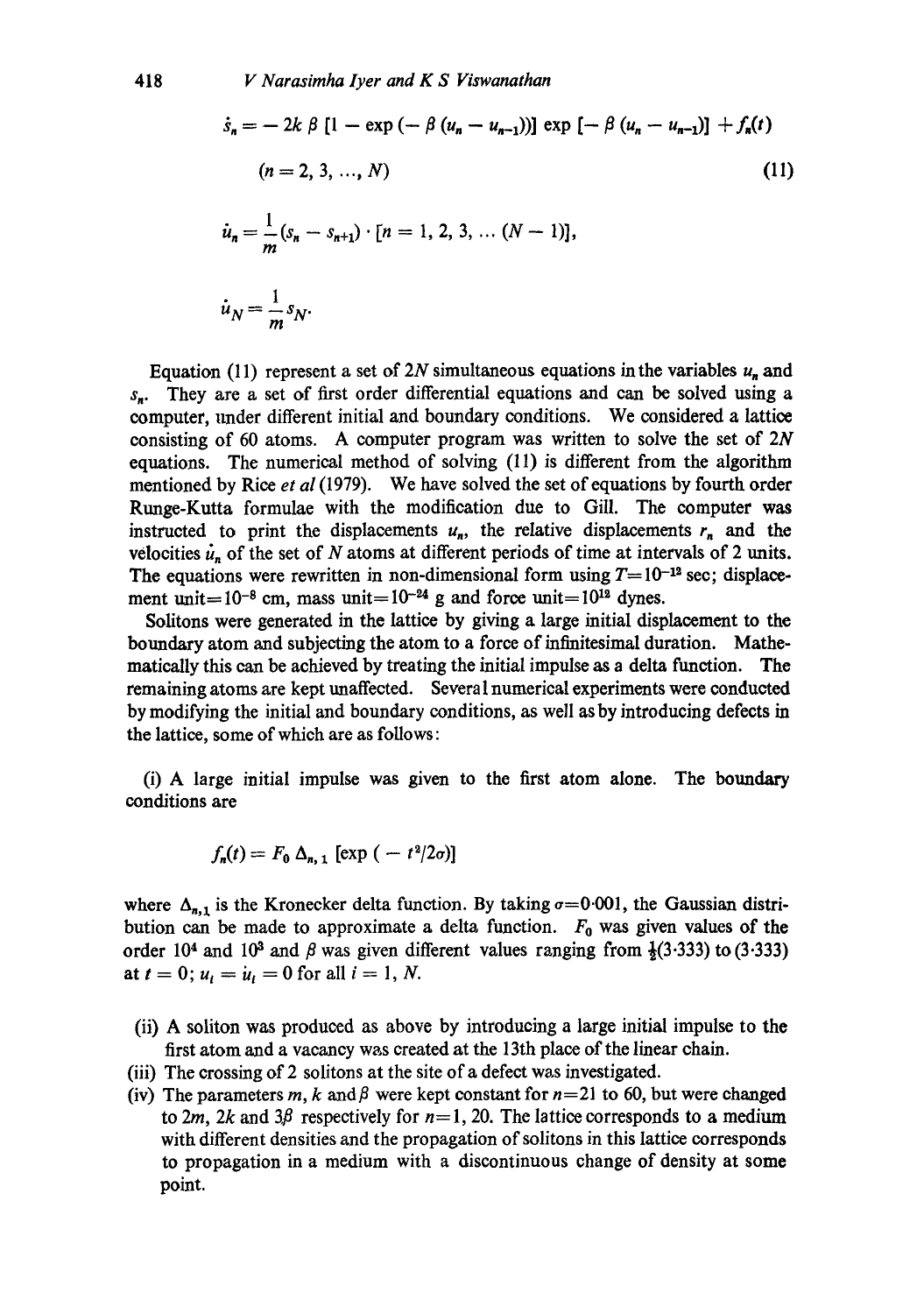- (v) When the soliton is crossing a particular atom, say the 48th atom, an instantaneous velocity was given to this particle. The effect of this on the future time development was studied.
- (vi) The nature of propagation of the disturbance, when the initial force  $F_0$  was reduced by a factor of 10 to 103 from 104 was studied.
- (vii) In addition to the impulse, an initial displacement of the order of the interatomic spacing was given to the first atom.

## **3. Sulitons produced by an initial impulse**

Solitons were produced by giving a strong initial impulse eharacterised by the parameters  $F_0=2\times 10^4$ ,  $\beta=3.333$ , to one end of a chain containing 60 atoms. The disturbance thus generated represented a soliton and this was verified by the fact that the pulse travelled with uniform velocity and retained its height as well as width without any distortion throughout the propagation up to the end of the chain. Further two solitons generated at both ends of the lattice crossed each other without any change of shape or velocity of propagation.

In figure I (A-D) is given the displacement pattern of the lattice at four different



**Figures 1-4.** 1. Displacement *vs* atom number. Parameters  $F_0 = 2 \times 10^4$ ,  $\beta = 3.333$ ;  $k = 0.3$ ;  $T = 50$  (for A), 100(for B); 140 (for C) and 300 (for D). 2. Relative displacement *vs* atom number. Parameters same as that for figure 1. **3.** Parameters  $F_0 = 5 \times 10^4$ ;  $\beta = 3.333$ ;  $k = 0.3$ . **4.** Parameters  $F_0 = 2 \times 10^4$ ;  $=2\times3.333$ ;  $\vec{k}=0.3$ . Xaxis 1 cm=10 atoms, Y axis=1 Å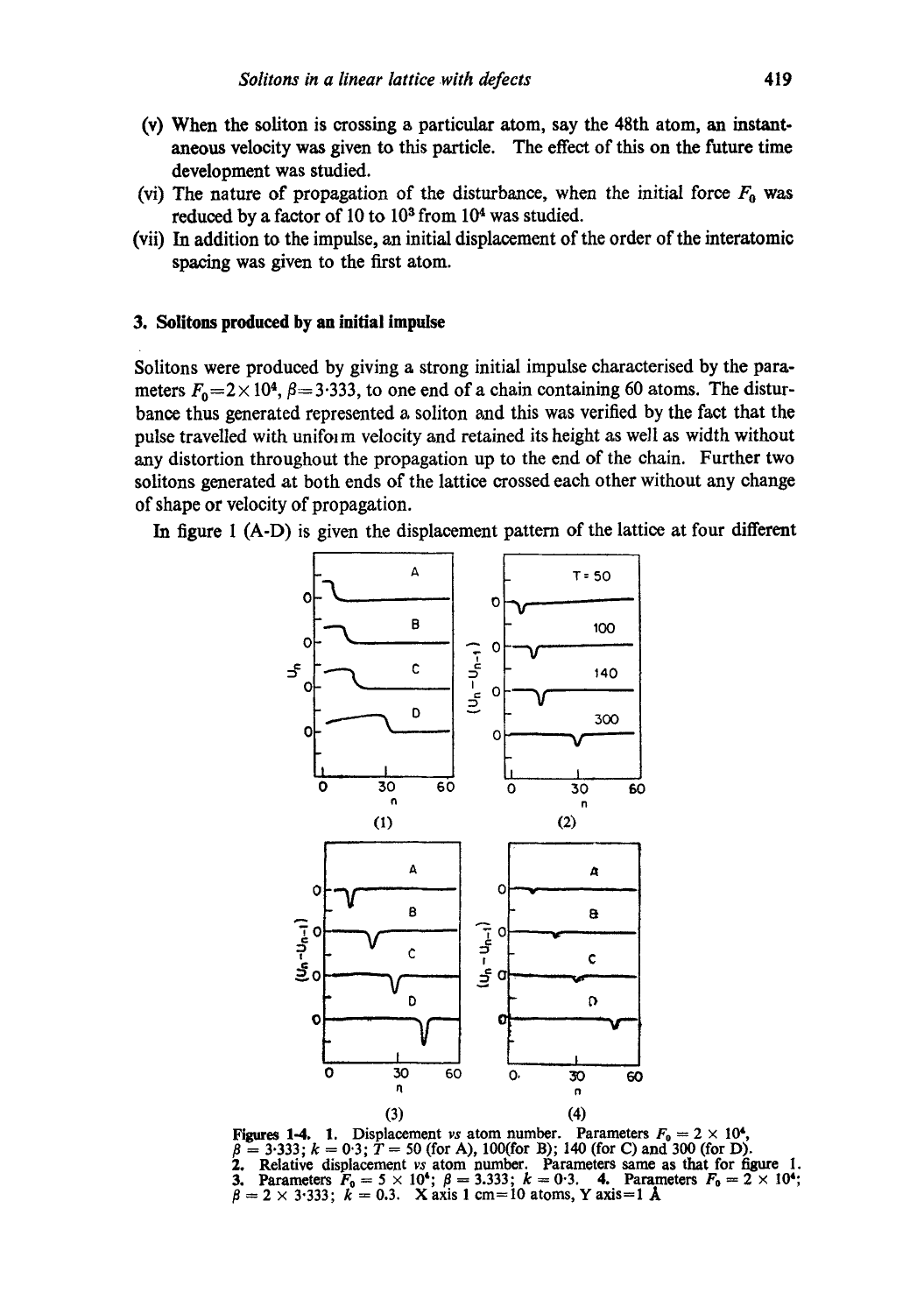instants oftime for a chain of 60 particles, when the first atom was given an initial force  $F_0$  = 2 × 10<sup>4</sup>. The parameter  $\beta$  characterising the oscillation period was given the value  $\beta$ =3.333. It is seen that a shock propagates in the lattice and the displacement suffers a steep drop in value at a particular point in the lattice at any instant of time. Figure 2, gives the plot of the relative displacement  $(u_n-u_{n-1})$  of the neighbouring atoms at four different periods of time. It is seen that a soliton is generated in the lattice and it travels forward in the lattice without any distortion or change of shape. In figure 3, we consider the effect of increasing the strength of the initial force to understand how the soliton parameters such as the pulse height, width and velocity of propagation depend on the initial force. When the force is increased to  $4 \times 10^4$ , both the amplitude and the velocity of propagation increase. The amplitude increases by a factor of



Figures 5-8. 5. Displacement vs atom number. Parameters  $F_0 = 1000^{\circ}0$ ;  $\beta = 3 \times 3.333$ ;  $k = 0.333$ . 6. Relative displacement vs atom number. Parameters same as for figure 5. 7. The case of a vacancy at the place of 13th atom. Parameters  $F_0 = 3 \times 10^4$ ;  $\beta \times 3.333$ ;  $k = 0.333$ . 8. The case of crossing of an excited atom by a soliton. A backward moving soliton crosses the 48th atom which is just excited.  $X$  axis 1 cm = 10 atoms,  $Y$  axis = 1 A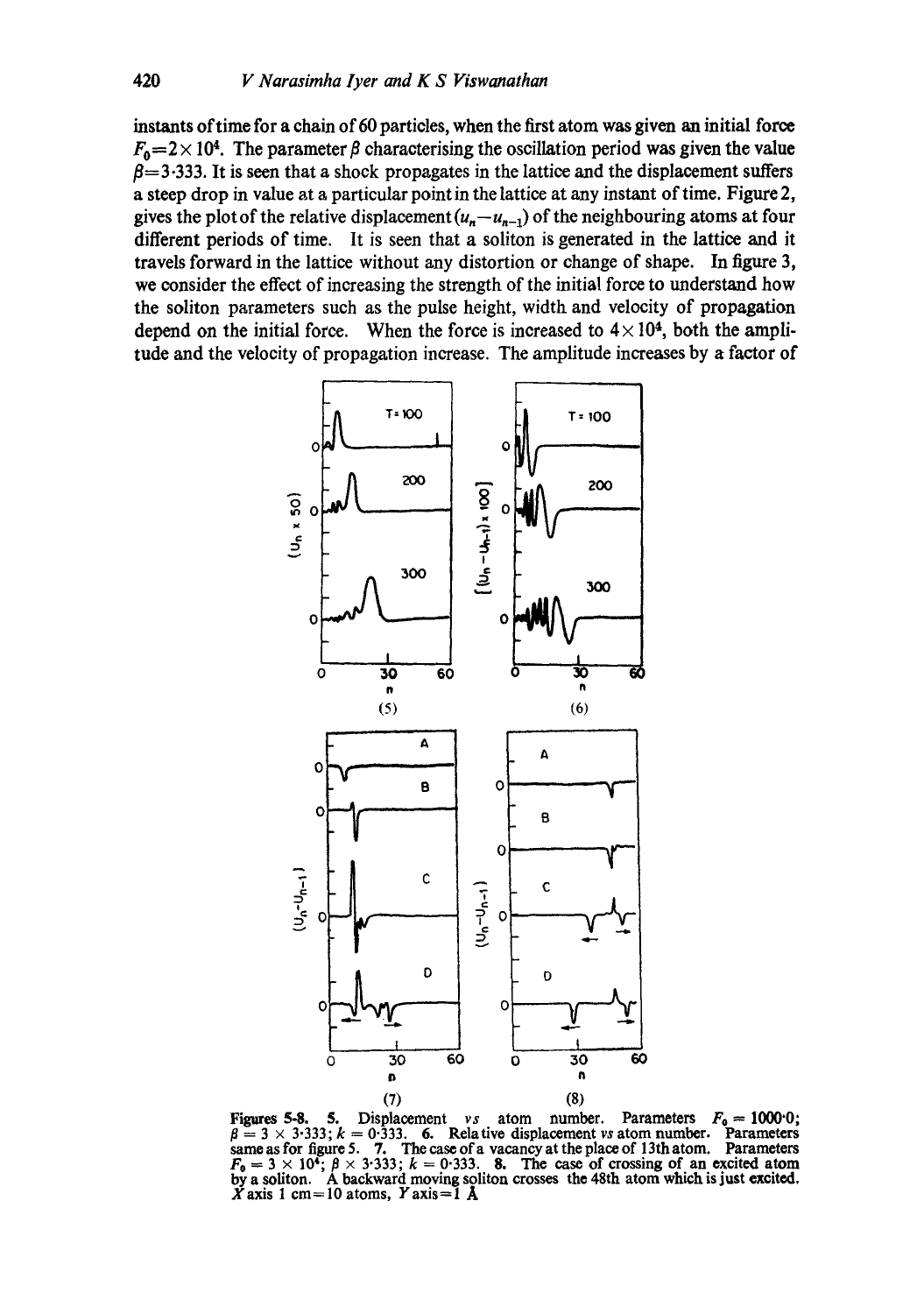nearly  $\sqrt{5/2}$   $\sim$  1.6, equal to the square-root of the ratio of the initial forces, whereas the velocity increases by a factor approximately equal to the ratio of the initial forces. In figure 4, we compare the effect of increasing the parameter  $\beta$  by a factor 2. In the absence of anharmonicity,  $\beta$  is proportional to the frequency of the zone edge mode. It is seen that as  $\beta$  increases by a factor 2, the pulse height decreases but the velocity of propagation of the soliton increases rapidly. In figure 5, we show the nature of displacement of the atoms when the initial force was reduced by a factor of twenty. This figure corresponds to the case  $F_0=10^3$  and  $\beta'=3\beta$ . The increase in the  $\beta$  value will ensure that the disturbance travels fast. The figure shows that the solution is no longer of the soliton type. It is seen that the displacement consists of a leading wave followed by a train of waves or an oscillating tail. When soliton solutions are present, the displacement has the character of a step-like function and figure 5 compared with figure 1 will show the difference between the two cases. In figure 6, we plot the relative displacements  $(u_n - u_{n-1})$ . It is seen that instead of a pulse, we obtain an oscillating solution. It is clear from these figures that the emergence of solitons depends on the magnitude of the initial impulse and for values of  $F_0$  below a critical value, one obtains a train of waves instead of a solitary wave.

## **4. Interaction of a soliton with a defect**

We next consider the case in which there is a vacancy in the lattice, say at the position of the 13th atom. In order that the lattice may not break up, we assume a weak coupling force between the 12th atom and the next atom (designated as 13th) at the 14th place in the lattice, the distance between these two atoms being twice the lattice spacing. Alternatively our model corresponds to a lattice in which one bond in the chain has a structure and strength different from the rest. While the equation of motion of the atoms from 1 to 12 and from 14 to 60 remains unaltered, the equation of motion of the atoms 12 and 13 near the vacancy gets altered. It can be shown that the set of equations (11) undergo only a single change *viz.* 

$$
\dot{s}_{13} = -2k' \beta' (1 - \exp[-\beta'(u_{13} - u_{12})]) \exp[-\beta'(u_{13} - u_{12})] \quad (12)
$$

where k' and  $\beta'$  are constants of the Morse potential for the pair of atoms 12 and 13. We are justified in taking  $k' < k$  and  $\beta' < \beta$  and for our calculation we have chosen  $\beta' = \beta/4$  and  $k' = 2k/5$ .

Figure 7 (A-D), gives the plot of the time development of a solitary wave in a lattice with a vacancy. The soliton was generated as before by giving a strong initial impulse at one end of the chain with  $F_0=3 \times 10^4$  and  $\beta =3.333$ . It is seen from figure 7a that a soliton is travelling along the lattice at  $t=60$ ; (7B) shows the nature of the relative displacements of the atoms at time  $t = 100$  when the soliton has just touched a vacancy. In addition to the forward-moving soliton, a localised mode is produced at the site of the vacancy. Our computer calculations show that for another 80 units of time, the lattice undergoes a non-equilibrium phase and this can be seen from figure 7c corresponding to  $t=160$ . The vacancy in fact arrests the free propagation of the soliton. At time  $t= 160$ , two additional solitons have been produced and these travel forward along the lattice. Figure 7D representing  $t=250$  shows that the vacancy produces in addition a soliton travelling backwards. It is clear that a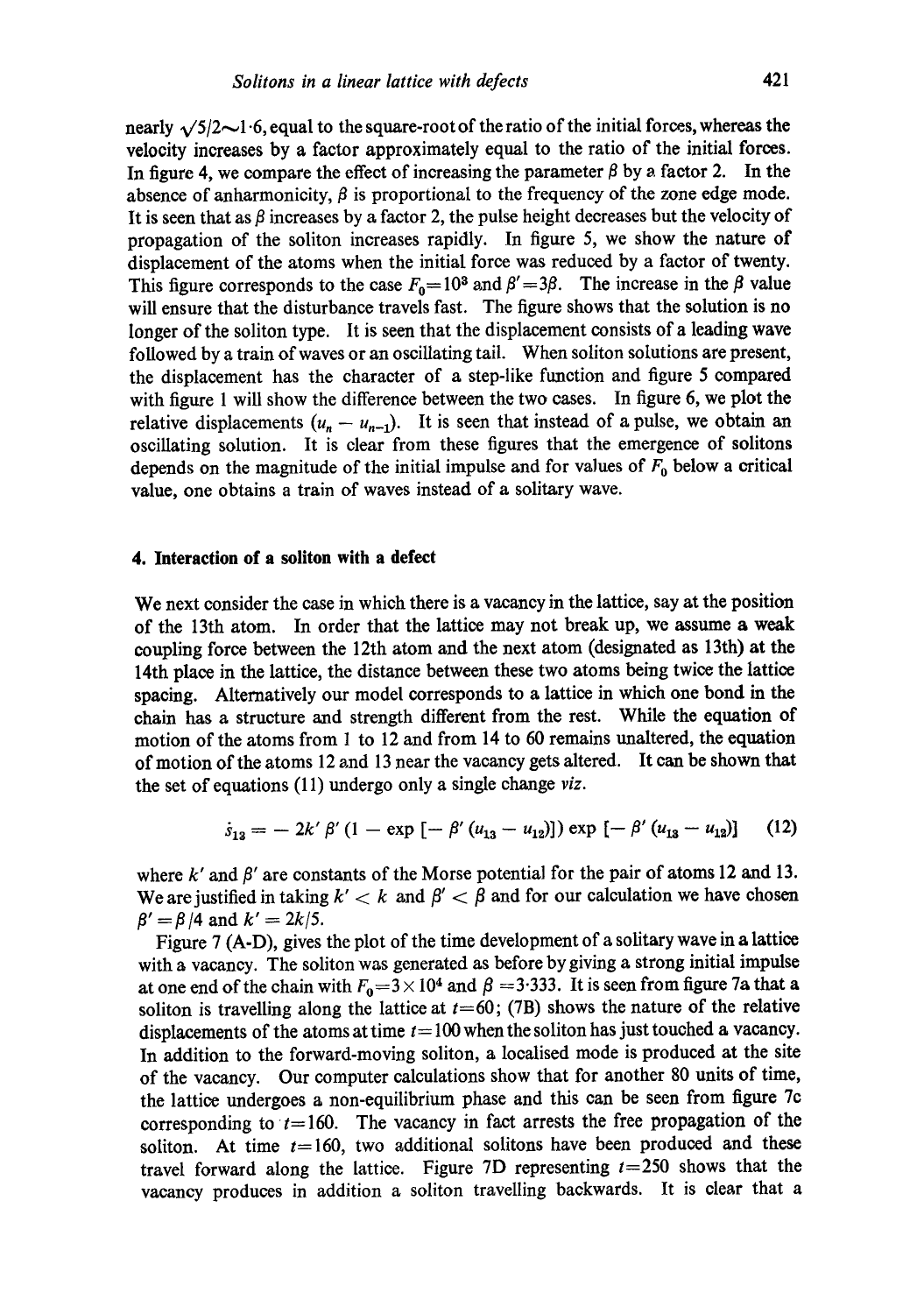vacancy arrests the free propagation of a soliton and scatters it. At the site of a vacancy a strong loealised mode is generated. Further additional solitons travelling both forward as well as backwards are created by the vacancy and these seem to be a general characteristic of the collision of a soliton with a vacancy.

Time development of the interaction of the soliton with a vacancy for various other cases also have been studied with  $F_0$  ranging from  $1 \times 10^4$  to  $5 \times 10^4$ , but are not reproduced in this paper. It is found that when the initial force is reduced to  $1 \times 10^4$ . the soliton and the additional solitons created at the vacancy travel slowly. On the other hand when the force is increased to  $5 \times 10^4$ , the initial soliton travels faster and **the** vacancy generates two other solitons travelling forward and one soliton travelling backward. The amplitudes of the additional solitons are different and they travel with different velocities. The leading soliton always travels faster.

## **5. Interaction of a soliton with other excitations**

What will happen when the atom that has been hit by the soliton is simultaneously subjected to an increase in its velocity? In figure 8, the soliton was generated by giving an initial impulse to the last atom and it travels backwards. It was observed that the soliton crossed the 48th atom at time  $t = 72$ . An initial velocity of 10<sup>5</sup> cm/ see was given to this atom at  $t = 72$ , when the soliton crossed it. The initial velocity given is of the order of the velocities of the various atoms in the chain after the soliton has crossed them. The time development of the relative displacements of the various atoms in the chain is given in figure  $8(b, c, d)$ . It is seen that the initial velocity given synchronously with the crossing of the soliton produces a localised mode and also generates an additional soliton propagating in the opposite direction. The figure also shows that the original soliton has gained both in its amplitude and the velocity of propagation.

## **6. Collision of two solitons at a defect**

It is well-known that two solitons can collide and cross each other but they recover their shape later. How far does this property hold good when they collide at the site of a defect? To verify this, we generated two solitons from both the ends of a chain in which the mid atom happened to be a vacancy. The time development of the system is given in figure 9 (a-d). At time  $t = 150$  (figure 9a) the 2 solitons approached each other close to the site of the defect. Figure 9b represents the system at the instant of the collision and shows that there is a single soliton which has a double peak or an internal structure. At time  $t = 172$ , (figure 9c) the 2 solitons have merged into each other resulting in a single soliton of large amplitude. The system has been found to be in a non-equilibrium phase from  $t = 170$  to 190 with the amplitudes of the atoms surrounding the defect undergoing large oscillations, but thereafter settles to a uniform state. Figure 9d, corresponding to  $t = 250$ , shows that the two solitons re-emerge after the collision without much distortion but a small trail consisting of a loealised mode is left at the site of the defect.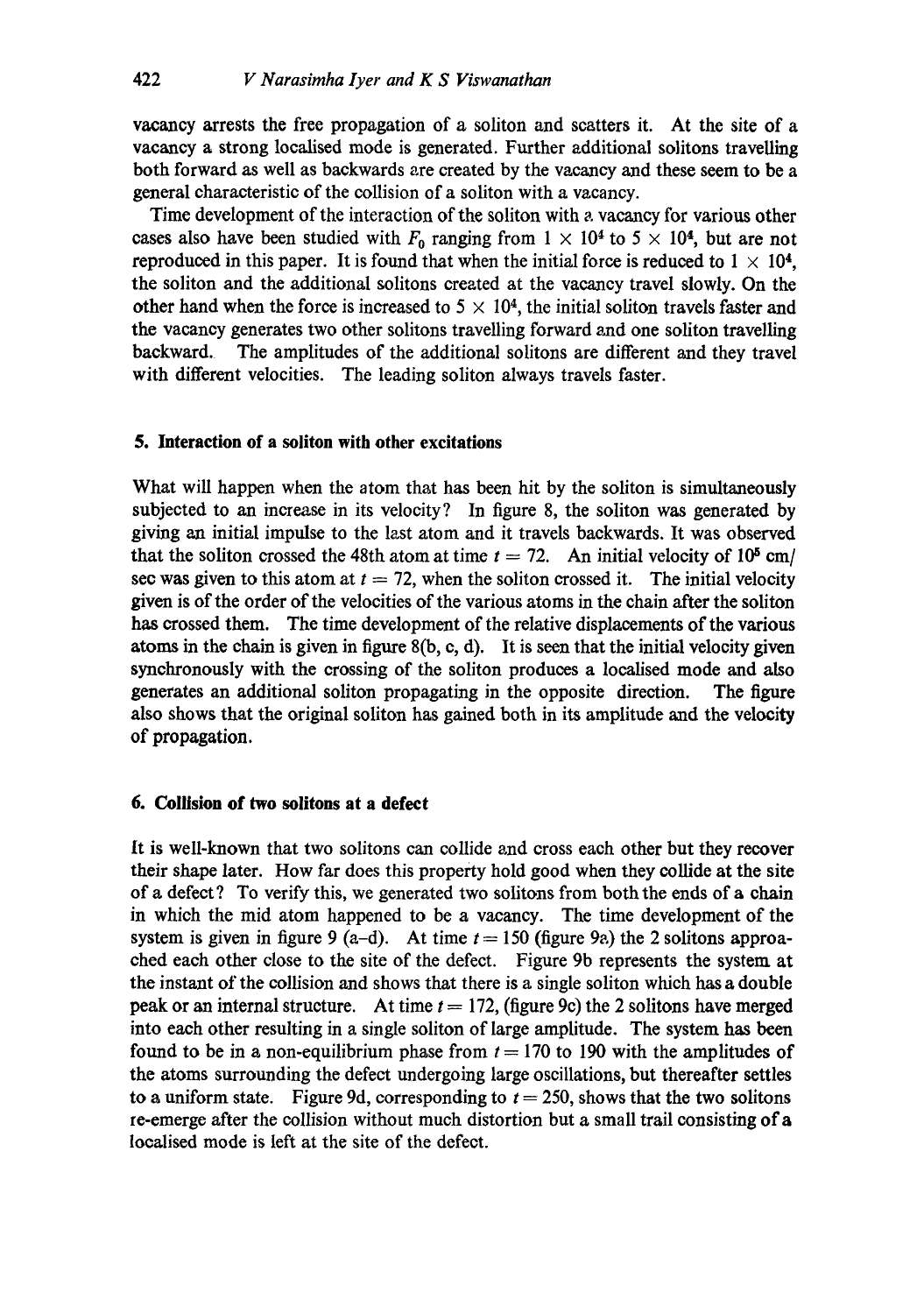

**Figures** 9-11. 9. **Collision of two solitons at a vacancy at the place of 30th atom in the chain of 60 atoms.** 10, 11. **Propagation of soliton in a medium with density discontinuity. 10. Propagation of soliton from a rarer to denser medium** 11. Propagation from a denser to rarer medium. X axis 1 cm=10 atoms, Y axis =  $1 \text{ Å}$ 

(11)

#### **7. Propagation of a soliton in a medium with a density discontinuity**

(10)

**There are several situations in physics in which a wave encounters a discontinuity in the density of the medium as it propagates. To understand qualitatively the nature of propagation of a soliton in a medium with density changes, we studied the case of a linear lattice in which the atoms 1 to 20 have a mass m whereas the atoms from**  21 to 60 had a different mass m'. The parameters chosen were  $F_0 = 3 \times 10^4$  and m,  $k$  and  $\beta$  for atoms 1 to 20 and 2m, 2k and 3 $\beta$  for 21 to 60. The soliton was produced **by an initial impulse to the boundary atom. Figure 10 (a-d) denotes the time development of the disturbance in such a hypothetical chain.** The soliton reaches the region of density change at  $t = 150$ , and its propagation is smooth till then. The **subsequent figures show that the soliton gets reflected at the discontinuity. Further**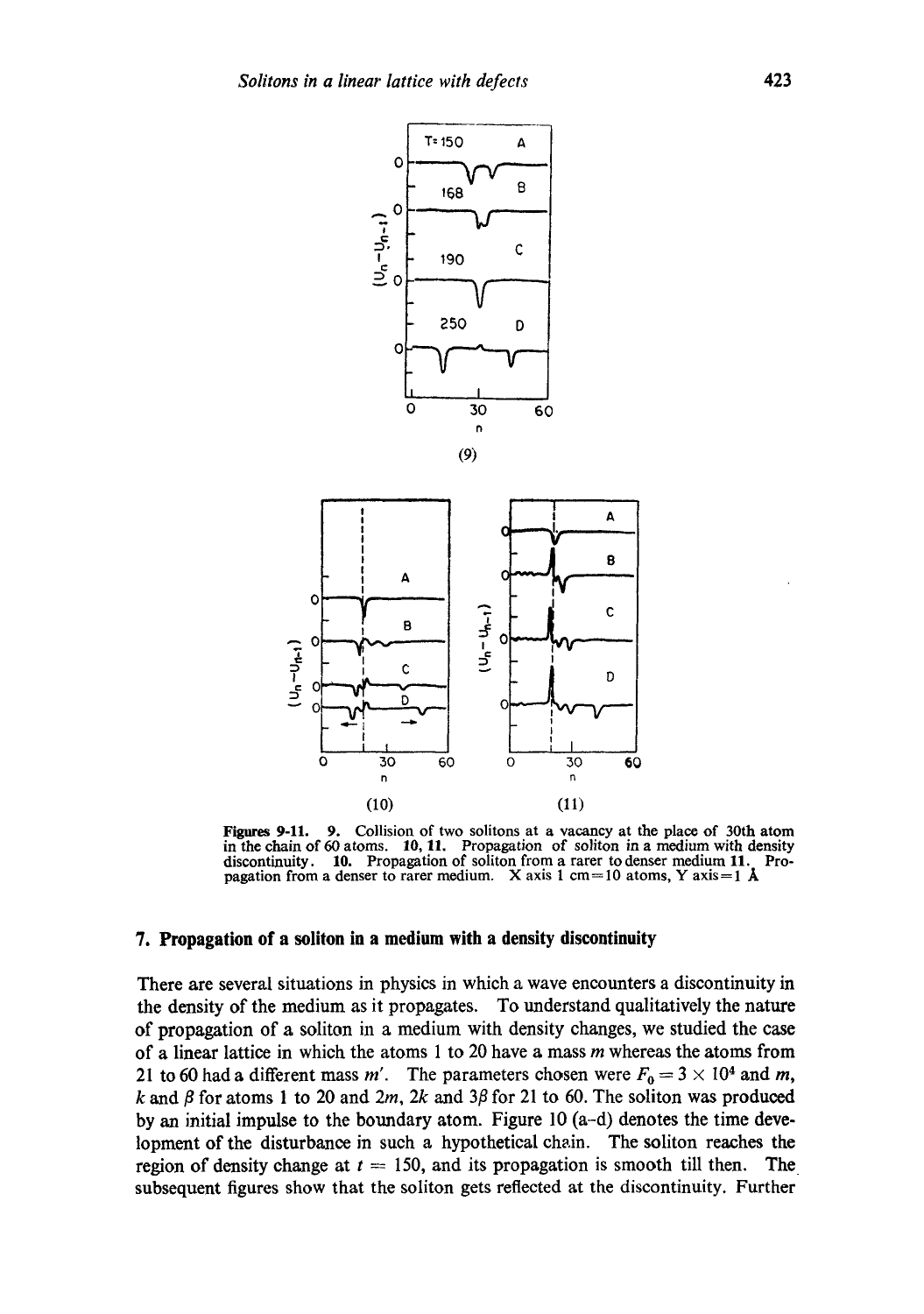as before, a localised mode of moderate amplitude is created at the region of density discontinuity and another soliton is created which moves forward. The amplitude of the additional soliton created is much smaller than the original one, this is because energy has to be imparted to a medium with higher density. The denser medium could thus reflect a soliton. We then investigated the ease of the propagation of a soliton from a denser to a rarer medium and for this we exchanged the parameters mentioned above. The propagation of the soliton in this case is depicted in figure 11(A-D). It is seen that a strong localised mode, with a height greater than in the preceding ease is created near the discontinuity at the denser medium region. The presence of a localised mode at the site of the discontinuity is reminiscent of the creation of a shock during supersonic flow past an obstacle. Further two additional solitons are created. The state of vibration in the region between atoms 1 and 19 is drawn as a zig-zag line in the figure as the amplitudes of these atoms are small, but the same relative displacement when magnified by a factor of 50 is shown in figure 12. When a soliton moves from a denser to a rarer medium, a strong localised pulse is generated at the site of density change on the denser medium side and additional solitons are generated. Further the trail left by the soliton in the denser medium consists of an oscillatory tail.

## **8. Solitons produced by an initial displacement**

We have generated the solitons in all the above numerical experiments by imparting a strong initial impulse to the boundary atom of the linear chain. Solitons can alternatively be produced by giving an initial displacement, smaller but of the order of the lattice spacing, to the boundary atom.

In figure 13, we draw the relative displacement pattern of the chain in which the first atom is subjected to an initial displacement  $u_1 = 1.0$  at  $t = 0$ . It is seen that two solitons freely propagate in the lattice.

In this section we study the interaction of the soliton with a defect, situated at the centre of the chain at the 30th place and having a mass different from the rest (m'  $= m/2$ ). The defect mass interacts with both its neighbours with a force different from the rest of the pairs. Let  $k'$ ,  $\beta'$  be the constants of the Morse potential for the pairs of atoms (29, 30) and (30, 31) of the lattice. It is seen that three of the set of equations (11) are to be modified as

$$
\dot{s}_{30} = -2k'\beta'\left\{1 - \exp\left[-\beta'\left(u_{30} - u_{29}\right)\right]\right\} \exp\left[-\beta'\left(u_{30} - u_{29}\right)\right]
$$
\n
$$
s_{31} = -2k'\beta'\left(1 - \exp\left[-\beta'\left(u_{31} - u_{30}\right)\right]\right) \exp\left[-\beta'\left(u_{31} - u_{30}\right)\right]
$$

and  $\dot{u}_{30} = (s_{30} - s_{31})/m'$ 

the other equations of the set (11) remaining the same.

Figure (13A-C) represents the state of disturbance in the lattice. Figure (13B) corresponds to  $t = 180$ , when the pair of solitons have touched the defect site. It is seen that there are two strong localised modes of opposite amplitude at the site of the defect atom. Figure (13C) corresponding to  $t = 300$ , shows that in addition to the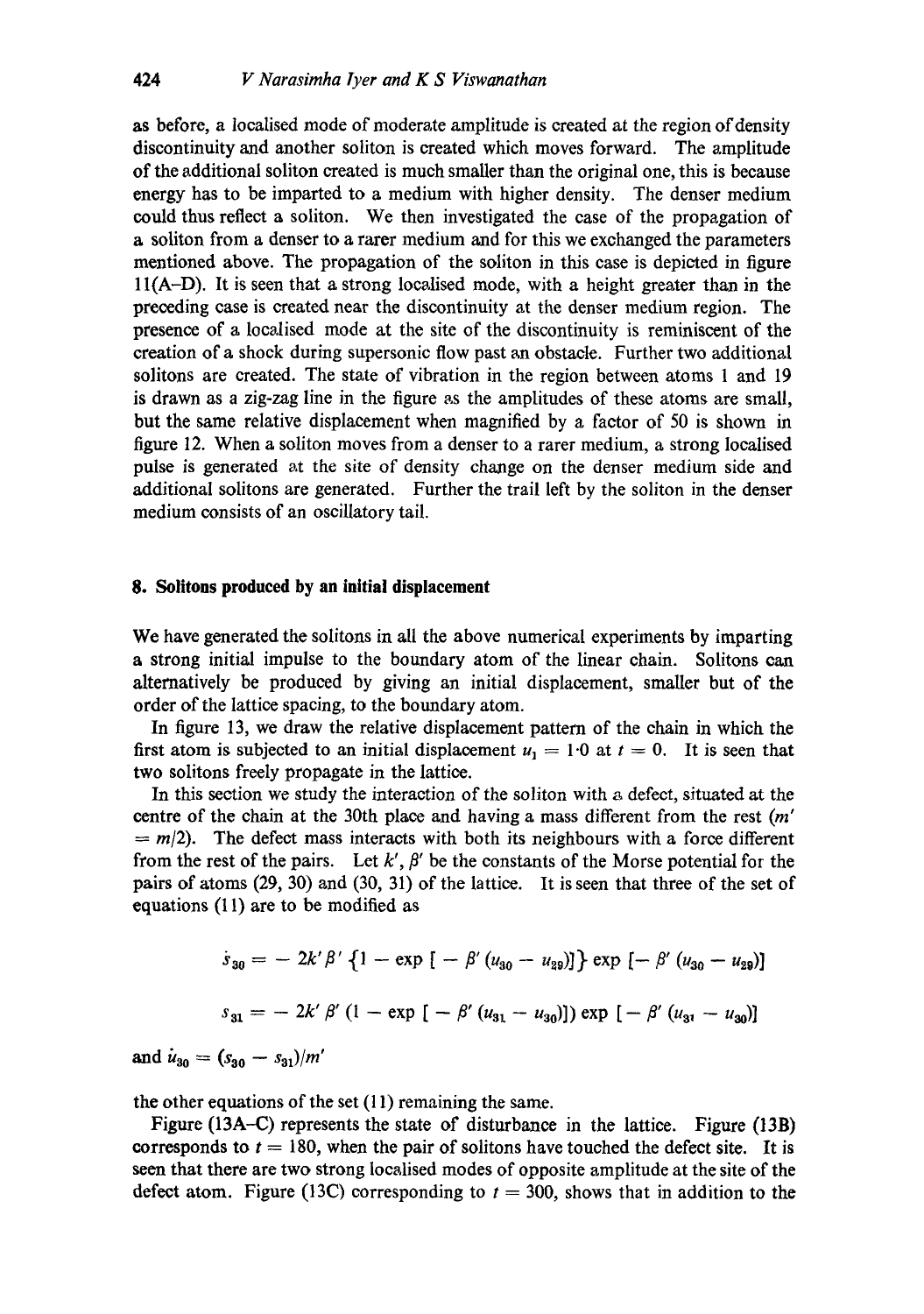

**Figures** 12-14. 12. **The trail left by the soliton in the denser medium as it passes from denser to rarer medium. 13. Crossing of soliton through a defect mass placed**  at the 30th place. The defect mass is taken as  $m/2$  where  $m$  is the mass of every other **atom except the 30th. 14.** A.  $u_1 = 0.5$  at  $t = 0$ ; B.  $u_1 = 0.75$  at  $t = 0$ ; C.  $u_1 = 1.0$  at  $t = 0$ . X axis 1 cm=10 atoms, Y axis=1  $\AA$ 

two solitons which have travelled from the defect site, a few other solitons have been **generated close to the defect site. Our numerical data for different instants of time suggest that the additional solitons in the system travel with a velocity different from the original.solitons and are slower. It may be seen that the soliton close to the defect site has an internal structure with an additional peak. It is noticed that whenever**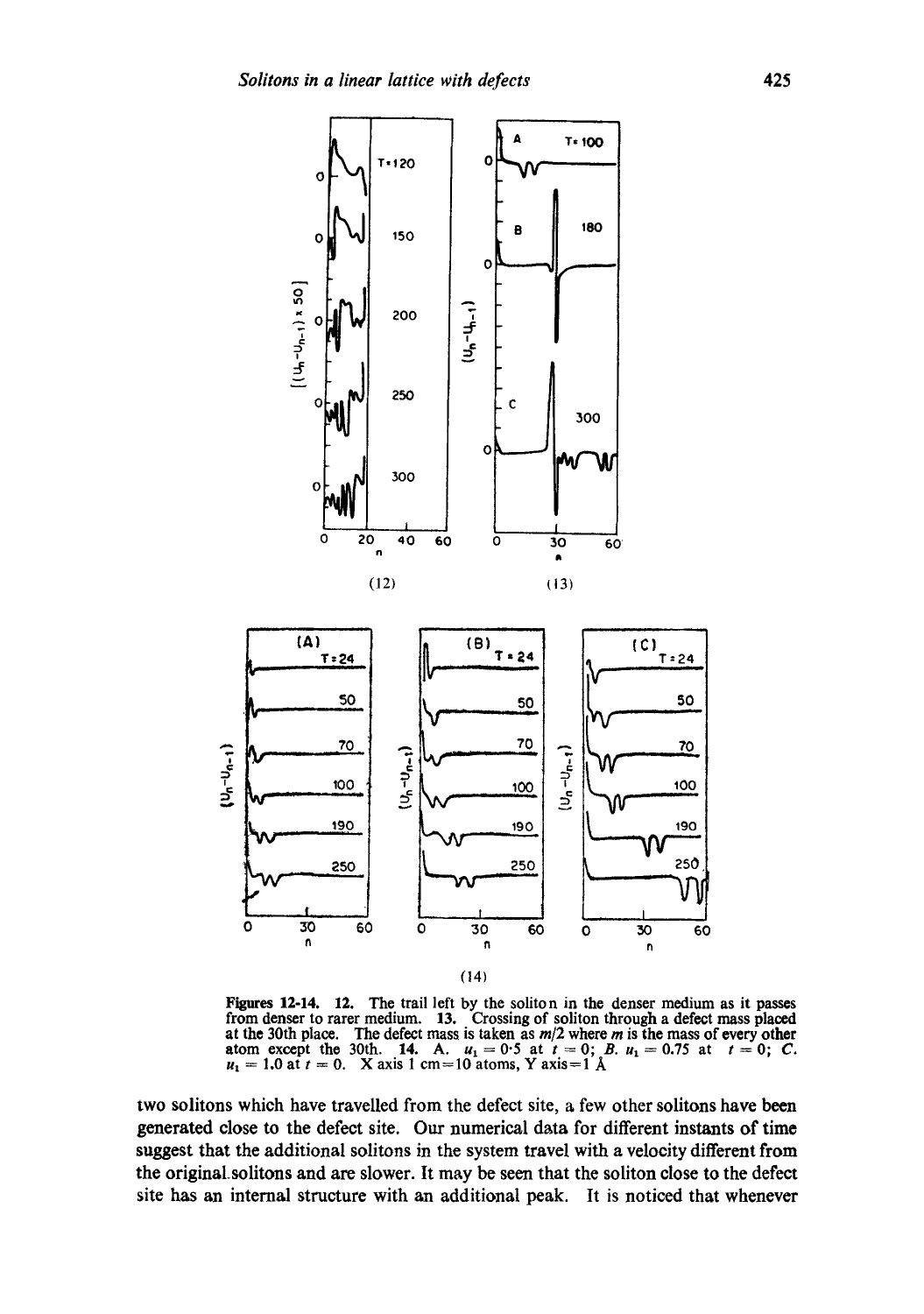| Amplitude of<br>soliton waves | Distance moved<br>by the peak in<br>terms of<br>lattice spacing<br>$\bf(A)$ | Time of travel<br>$(10^{-12}$ sec) | Velocity*<br>(cms/sec) |
|-------------------------------|-----------------------------------------------------------------------------|------------------------------------|------------------------|
| 3                             | 9 a                                                                         | 180                                | 500 $a$                |
| 5.5                           | 22a                                                                         | 250                                | 800 a                  |
| 7.0                           | 6 a                                                                         | 38                                 | 1578 a                 |
| 7.5                           | 27a                                                                         | 140                                | 1928 a                 |
|                               |                                                                             |                                    |                        |

**Table** 1. Velocity-amplitude relationship.

\*Velocity expressed in terms of  $a$  where the lattice spacing is a Au.

Common for all figures: Scale along X axis  $1 \text{ cm} = 10 \text{ atoms}$ Scale along Y axis 1 cm =  $1\text{\AA}$ 

a soliton shows an internal structure, it is in a non-equilibrium phase and it later disintegrates into two or more solitons.

#### **9. The velocity amplitude dependence**

An important property of the soliton is that its velocity of propagation is dependent on the amplitude. No experimental or numerical work seems to have been carried out to verify this property. We have generated solitons of different amplitudes and calculated their velocities of propagation in a chain of 60 atoms. The consolidated result is given in figure 14, which dearly depicts the velocity dependence of the solitons on their amplitudes. To achieve this, we changed the values of the initial displacement  $u_1$  ( $u_1 = 0.5, 0.75, 1.0,$ etc.,) at  $t = 0$ . The amplitude or pulse height of a soliton can be controlled by varying the initial displacement of the end atom. The velocity of a soliton can be easily calculated by measuring the distance travelled by a soliton in two adjacent intervals of time and dividing it by the time interval. The amplitude *vs* velocity chart containing four different cases was thus obtained and is reproduced in table 1.

The velocity of a sound wave in the lattice can easily be obtained from the equations of motion by ignoring the anharmonicity and for our lattice ( $\beta = 3.333$ ), it is given by  $v = (447.2a)$  where a is the lattice spacing in Angström units. It is seen from table 1 that a soliton always travels with a velocity greater than the sound wave velocity in the medium and that the velocity of a soliton is an increasing function of the amplitude. It also shows that the relationship between velocity and amplitude is parabolic.

## **Acknowledgement**

**One of the authors (VNI) would like to thank the University Grants Commission for** a fellowship.